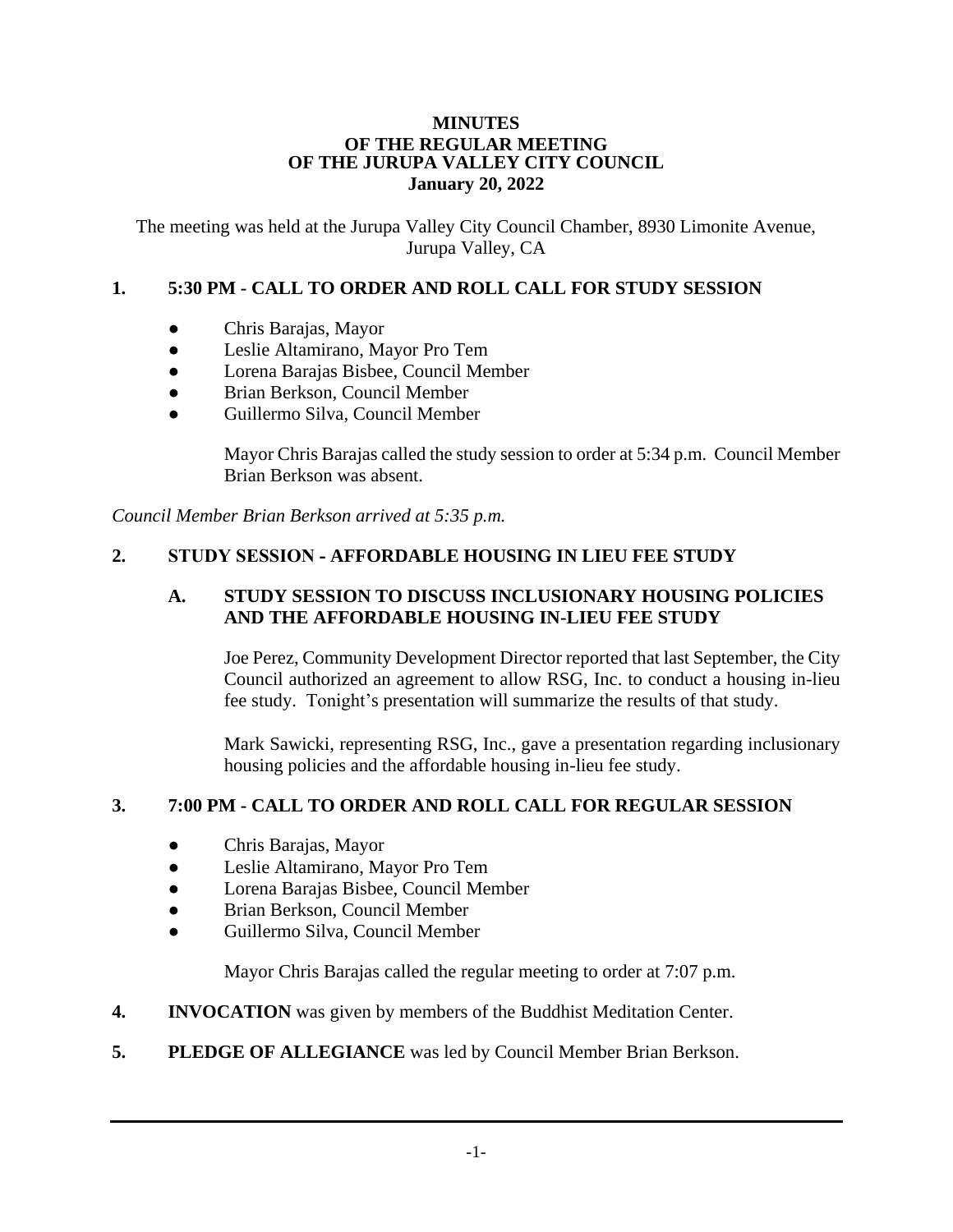#### **6. APPROVAL OF AGENDA**

**A motion was made by Mayor Pro Tem Leslie Altamirano, seconded by Council Member Lorena Barajas Bisbee, to approve the Agenda.**

**Ayes: L. Altamirano, C. Barajas, L. Barajas Bisbee, B. Berkson, G. Silva Noes: None Absent: None**

#### **7. PRESENTATIONS**

## **A. PUBLIC WORKS DEPARTMENT - STAFF INTRODUCTIONS**

Paul Toor, Public Works Director, introduced the following Public Works employees: Milvia Alas, Custodian; Brandon Baxter, Maintenance Worker; Octavio Duran, Assistant City Engineer; Dave French, Public Works Operations Manager; Joel Jimenez, Public Works Technician; Andrea Mejia, Senior Management Analyst; Gilmar Morales, Field Services Coordinator; Rob Olson, Senior Traffic Management Analyst; and Tracey Torres, Administrative Assistant.

#### **8. PUBLIC APPEARANCE/COMMENTS**

Wayne Brown, representing the Riverside County Transportation Commission gave an update on the planned closure on the westbound 91 Freeway from McKinley Street to Main Street in Corona. He noted that due to the forecasted high winds, the closure may be postponed. Further information is available at [www.rctc.org](http://www.rctc.org/)

#### **9. INTRODUCTIONS, ACKNOWLEDGEMENTS, COUNCIL COMMENTS AND ANNOUNCEMENTS**

There were no Council comments.

## **10. CITY COUNCIL MEMBER ORAL/WRITTEN REPORTS REGARDING REGIONAL BOARDS AND COMMISSIONS**

## **A. COUNCIL MEMBER BRIAN BERKSON**

- **1. Council Member Berkson gave an update on the Riverside County Transportation Commission meeting of January 12, 2022.**
- **2. Council Member Berkson gave an update on the Metrolink / Southern California Regional Rail Authority meeting of January 14, 2022.**
- **3. Council Member Berkson gave an update on the Mobile Source Air Pollution Reduction Review Committee meeting of January 20, 2022.**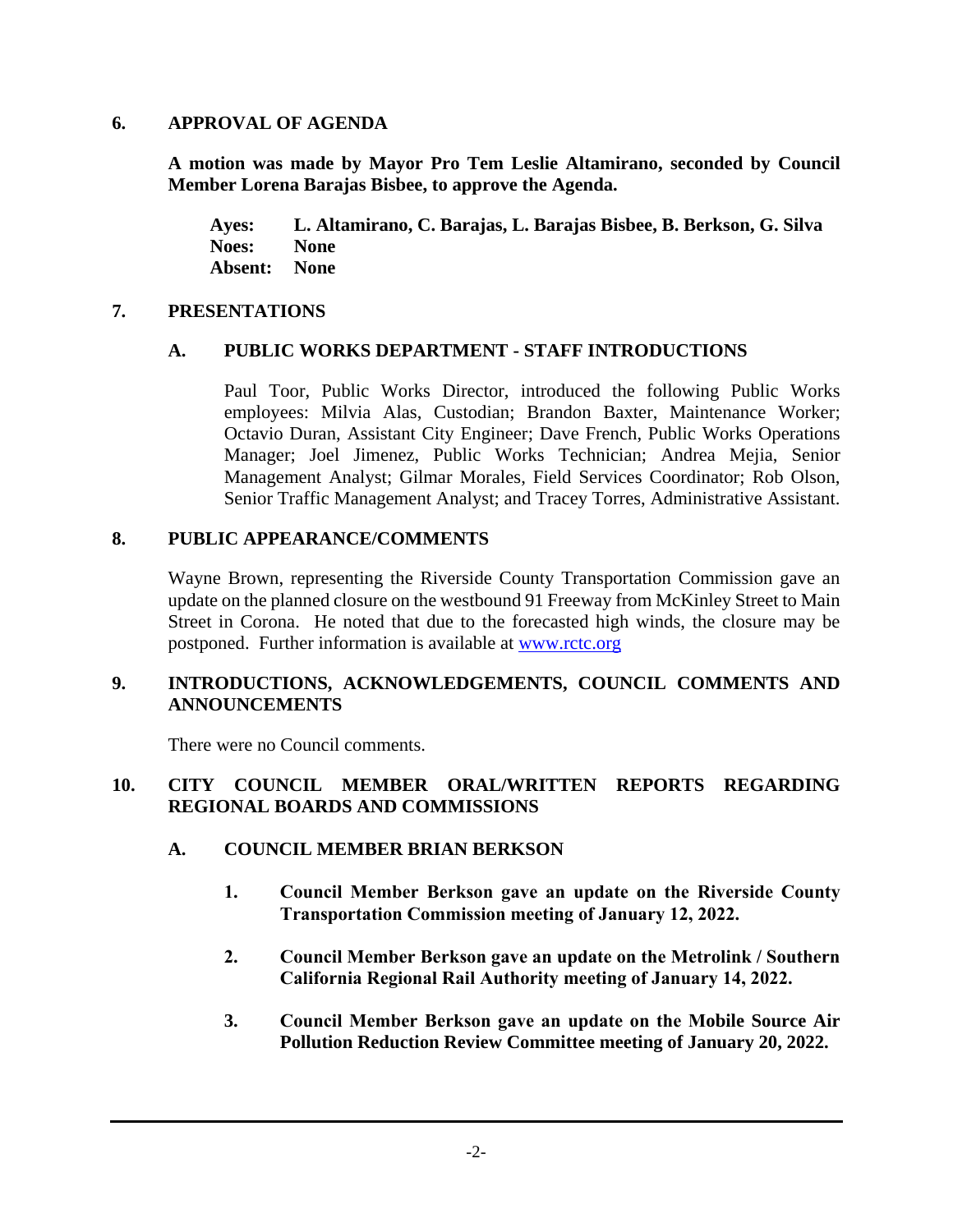# **B. COUNCIL MEMBER GUILLERMO SILVA**

## **1. Council Member Silva gave an update on the Northwest Mosquito and Vector Control District meeting of January 20, 2022.**

## **11. CITY MANAGER'S UPDATE**

City Manager Rod Butler reported that the new former fleet services center has been temporarily named the Jurupa Valley Operations Center. He asked for the Council's input if they preferred to choose a different name.

# **12. SHERIFF'S DEPARTMENT UPDATE**

Lieutenant Jason Sexton introduced Deputy Petersen who gave a PowerPoint presentation on the City's Commercial Enforcement Program.

# **13. APPROVAL OF MINUTES**

# **A. DECEMBER 16, 2021 REGULAR MEETING**

**A motion was made by Council Member Lorena Barajas Bisbee, seconded by Council Member Guillermo Silva, to approve the Minutes of the December 16, 2021 regular meeting.**

**Ayes: L. Altamirano, C. Barajas, L. Barajas Bisbee, B. Berkson, G. Silva Noes: None Absent: None**

## **14. CONSENT CALENDAR**

## **A. COUNCIL APPROVAL OF A MOTION TO WAIVE THE READING OF THE TEXT OF ALL ORDINANCES AND RESOLUTIONS INCLUDED IN THE AGENDA**

Requested Action: That the City Council waive the reading of the text of all ordinances and resolutions included in the agenda.

## **B. CONSIDERATION OF CHECK REGISTER IN THE AMOUNT OF \$5,040,897.87**

Requested Action: That the City Council ratify the check registers dated November 23 and December 2, 9, 16, 23, and 30, 2021 and January 6, 2022 as well as the payroll registers dated November 26, and 30 and December 10, 24 and 31, 2021.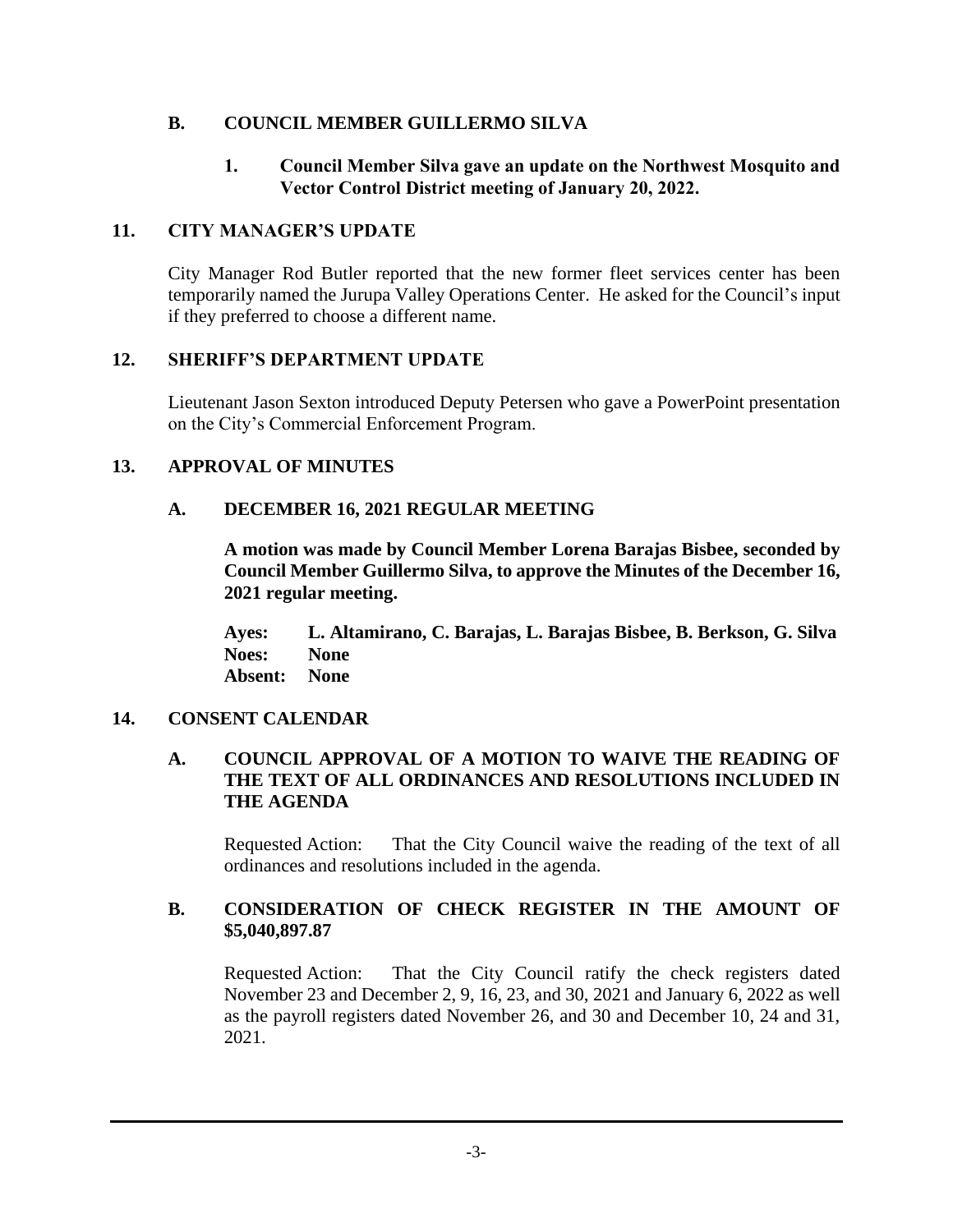# **C. AUTHORIZING THE DESTRUCTION OF CERTAIN OBSOLETE CITY RECORDS**

Requested Action: That the City Council adopt Resolution No. 2022-01, entitled:

**A RESOLUTION OF THE CITY COUNCIL OF THE CITY OF JURUPA VALLEY, CALIFORNIA, AUTHORIZING THE DESTRUCTION OF CERTAIN OBSOLETE CITY RECORDS**

- **D. RESOLUTION OF THE CITY COUNCIL OF THE CITY OF JURUPA VALLEY ACCEPTING CERTAIN STREETS INTO THE CITY MANTAINED STREET SYSTEM FOR TRACT MAP 20249 LOCATED NORTH OF INDIAN HILLS GOLF CLUB BETWEEN THE INTERSECTIONS OF GOLF STREET AND STARVIEW DRIVE AND KACHINA DRIVE AND VIRTUE VISTA DRIVE (ICB JURUPA VALLEY 55 LLC)**
	- **1.** Requested Action: That the City Council adopt Resolution No. 2022-02, entitled:

**A RESOLUTION OF THE CITY COUNCIL OF THE CITY OF JURUPA VALLEY, ACCEPTING CERTAIN STREETS INTO THE CITY MAINTAINED STREET SYSTEM (TRACT MAP 20249 LOCATED NORTH OF INDIAN HILLS GOLF CLUB BETWEEN THE INTERSECTIONS OF GOLF STREET AND STARVIEW DRIVE AND KACHINA DRIVE AND VIRTUE VISTA DRIVE) PURSUANT TO STREETS AND HIGHWAYS CODE SECTION 1806**

- **2.** Authorize the City Manager to record the Notice of Completion; and
- **3.** Authorize the City Engineer to reduce the Performance Bond and Material and Labor Bond for the street improvements to start the one-year warranty period; after which the City Engineer may fully release the bond; and
- **E. APPROVAL OF REPLACEMENT SUBDIVISION AGREEMENTS AND ACCEPTANCE OF REPLACEMENT BONDS FOR TRACT MAP 32722 LOCATED ON THE NORTH SIDE OF MISSION BOULEVARD BETWEEN PYRITE STREET AND CAMINO REAL (KEYSTONE DCS, INC.)**
	- **1.** Requested Action: That the City Council approve and authorize the Mayor and City Clerk to execute the replacement Subdivision Agreements; and
	- **2.** That the City Council accept the rider to Faithful Performance Bond No. 024252674 in the amount of \$401,000 and Material and Labor Bond No.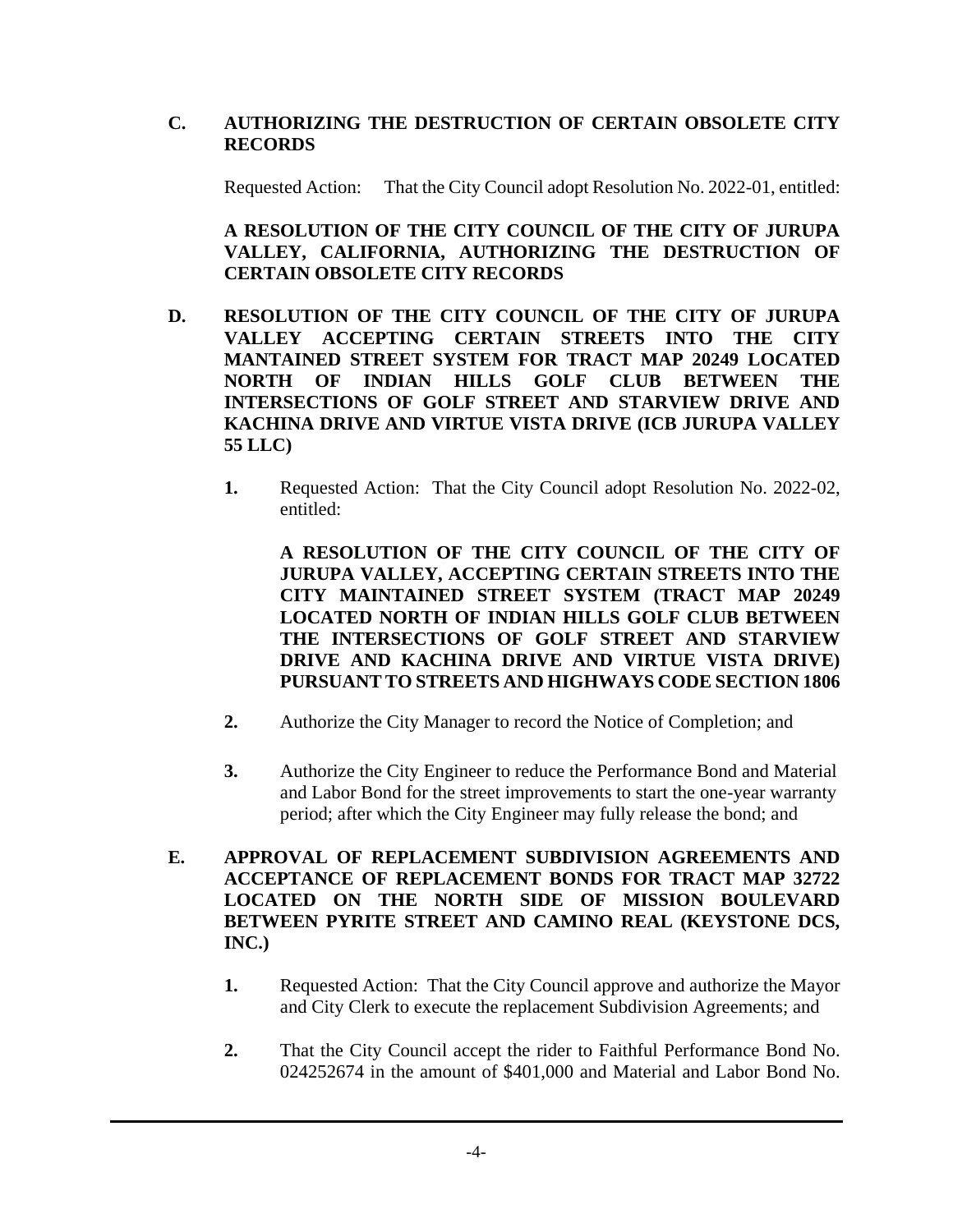024252674 in the amount of \$200,500 from the Ohio Casualty Insurance Company for the construction of improvements within Tract Map 32722 and the Faithful Performance Bond No. 024252676 in the amount of \$10,000 from International Fidelity Insurance Company for the subdivision monuments.

- **F. APPROVAL OF TRANSPORTATION UNIFORM MITIGATION FEE (TUMF) REIMBURSEMENT AGREEMENTS BY AND BETWEEN THE WESTERN RIVERSIDE COUNCIL OF GOVERNMENTS (WRCOG) AND THE CITY OF JURUPA VALLEY FOR THE VAN BUREN BOULEVARD WIDENING (LIMONITE TO SANTA ANA RIVER), MARKET STREET WIDENING (RUBIDOUX TO SANTA ANA RIVER), CANTU GALLEANO RANCH ROAD GAP CLOSURE (BELLEGRAVE TO .31 MILES WEST), AND BELLEGRAVE AVENUE WIDENING (CANTU GALLEANO RANCH TO VAN BUREN)**
	- **1.** Requested Action: That the City Council approve and authorize the City Manager to execute the TUMF Reimbursement Agreement by and between WRCOG and the City of Jurupa Valley for Van Buren Boulevard Widening (Limonite to Santa Ana River) – Right-of-Way and Construction phases in substantially the form attached to the staff report as approved by the City Attorney; and
	- **2.** Approve and authorize the City Manager to execute the TUMF Reimbursement Agreement by and between WRCOG and the City of Jurupa Valley for Market Street Widening (Rubidoux to Santa Ana River) – Planning and Engineering phases in substantially the form attached to the staff report as approved by the City Attorney; and
	- **4.** Approve and authorize the City Manager to execute the TUMF Reimbursement Agreement by and between WRCOG and the City of Jurupa Valley for Cantu Galleano Ranch Road Gap Closure (Bellegrave to .31 miles west) – Planning and Engineering phases in substantially the form attached to the staff report as approved by the City Attorney; and
	- **5.** Approve and authorize the City Manager to execute the TUMF Reimbursement Agreement by and between WRCOG and the City of Jurupa Valley for Bellegrave Avenue Widening (Cantu Galleano Ranch to Van Buren) – Planning and Engineering phases in substantially the form attached to the staff report as approved by the City Attorney.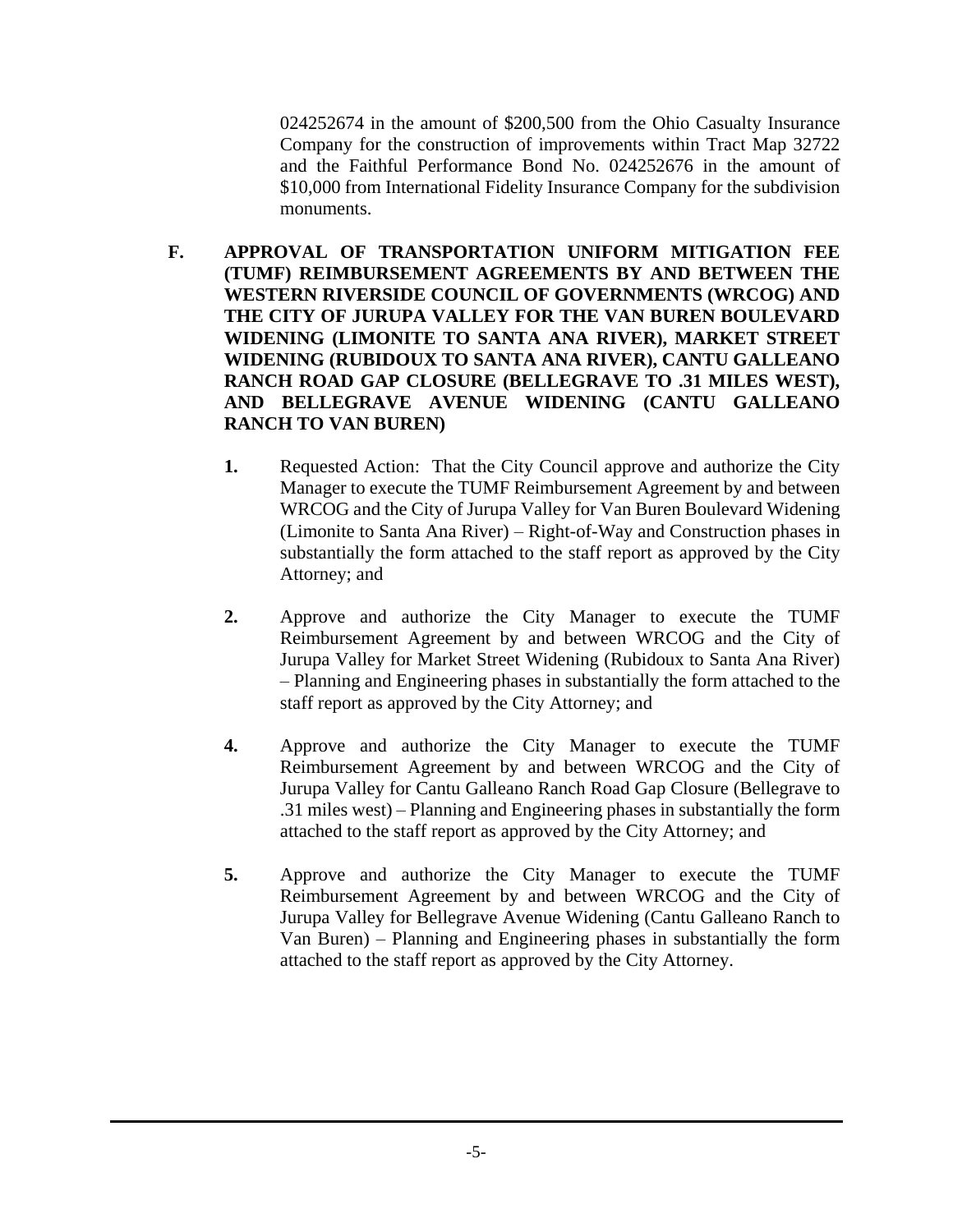- **G. RESOLUTION OF THE CITY COUNCIL OF THE CITY OF JURUPA VALLEY ACCEPTING CERTAIN STREETS INTO THE CITY MANTAINED STREET SYSTEM FOR TRACT MAP 36702 LOCATED ON THE EAST SIDE OF STONE AVENUE 200 FEET SOUTH OF MARTINGALE DRIVE (STONE RANCH, LLC C/O CRESTWOOD CORPORATION)**
	- **1.** Requested Action: That the City Council adopt Resolution No. 2022-03, entitled:

**A RESOLUTION OF THE CITY COUNCIL OF THE CITY OF JURUPA VALLEY, ACCEPTING CERTAIN STREETS INTO THE CITY MAINTAINED STREET SYSTEM (TRACT MAP 36702) LOCATED ON THE EAST SIDE OF STONE AVENUE 200 FEET SOUTH OF MARTINGALE DRIVE PURSUANT TO STREETS AND HIGHWAYS CODE SECTION 1806**

- **2.** Authorize the City Manager to record the Notice of Completion; and
- **3.** Authorize the City Engineer to reduce the Performance Bond and Material and Labor Bond for the street improvements to start the one-year warranty period; after which the City Engineer may fully release the bond; and
- **4.** Authorize the City Engineer to release the Monument Bond 90 days after the recordation of the Notice of Completion unless the City receives a stop notice or other lien.
- **H. APPROVAL OF COOPERATIVE AGREEMENT BETWEEN THE CITY OF JURUPA VALLEY, PYRITE INVESTMENTS, LLC, AND THE RIVERSIDE COUNTY FLOOD CONTROL AND WATER CONSERVATION DISTRICT FOR CONSTRUCTION AND MAINTENANCE OF PYRITE CHANNEL - STAGE 6 (LOCATED AT PYRITE STREET AND MISSION BOULEVARD (APNS: 171-020-002)**

Requested Action: That the City Council approve the cooperative agreement with the Riverside County Flood Control and Water Conservation District and Pyrite Investments, LLC and authorize the Mayor to sign the agreement.

# **I. AWARD CONSTRUCTION AGREEMENT TO MISSION PAVING AND SEALING, INC. FOR 2021-2022 CITYWIDE SLURRY SEAL, CIP PROJECT NO. 21109**

**1.** Requested Action: That the City Council approve and award a construction agreement to Mission Paving and Sealing, Inc. in the amount of \$336,217 for the 2021-22 Citywide Slurry Seal Project for the work included in its proposal, and authorize the City Manager to execute the Agreement in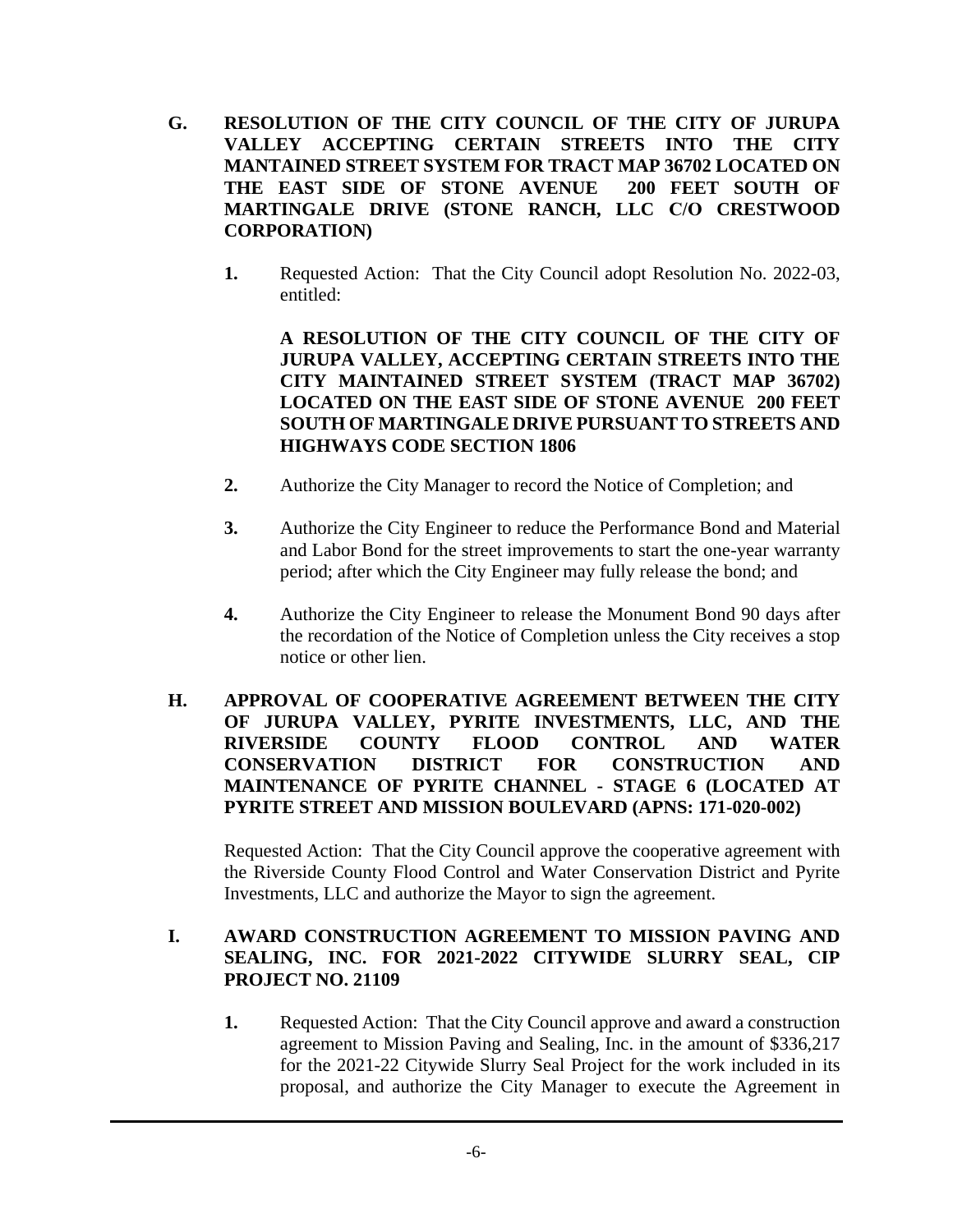substantially the form and format attached to the staff report in such final form as approved by the City Attorney; and

- **2.** Authorize the City Manager to execute contract change orders not to exceed 10% of the total agreement, pursuant to requirements set forth in the agreement; and
- **3.** Re-appropriate \$65,000 of RMRA funds from the City's Mission Boulevard Pavement Rehabilitation Project – Ph. 1, Account No. 201.2010.71387, to the Project account to fund the total project costs: and
- **6.** Authorize the City Manager to record the Notice of Completion upon acceptance of the work by the City Engineer.

## **J. AWARD OF CONSTRUCTION AGREEMENT TO HARDY & HARPER, INC. FOR 2021-2022 CDBG – OLD MIRA LOMA PAVEMENT REHABILITATION – PH. 1, CIP PROJECT NO. 21102**

- **1.** Requested Action: That the City Council approve and award a construction agreement to Hardy & Harper, Inc. in the amount of \$810,000 for the 2021- 22 CDBG – Old Mira Loma Pavement Rehabilitation Project – Ph. 1 for the work included in its proposal, and authorize the City Manager to execute the Agreement in substantially the form and format attached to the staff report and in such final form as approved by the City Attorney; and
- **2.** Authorize the City Manager to execute contract change orders not to exceed 10% of the total agreement, pursuant to requirements set forth in the agreement; and
- **3.** Re-appropriate \$53,000 of RMRA funds from the City's Mission Boulevard Pavement Rehabilitation Project – Ph. 1, Account No. 201.2010.71387, to the Project account to fund the total project costs: and
- **4.** Authorize the City Manager to record the Notice of Completion upon acceptance of the work by the City Engineer.

**A motion was made by Council Member Guillermo Silva, seconded by Council Member Brian Berkson, to approve the Consent Calendar.**

**Ayes: L. Altamirano, C. Barajas, L. Barajas Bisbee, B. Berkson, G. Silva Noes: None Absent: None**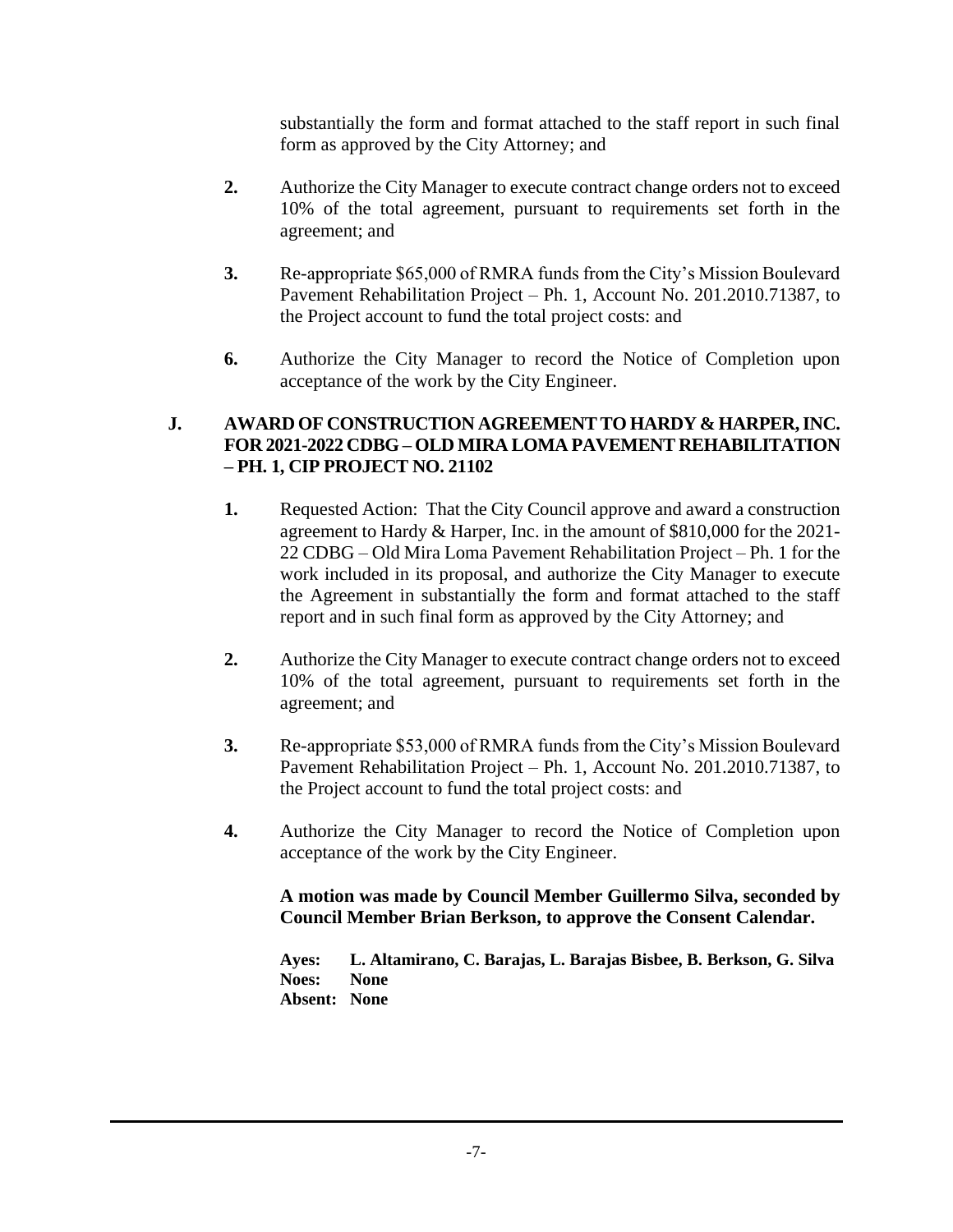## **15. CONSIDERATION OF ANY ITEMS REMOVED FROM THE CONSENT CALENDAR**

*The following item was taken out of order:*

## **17. COUNCIL BUSINESS**

## **A. APPOINTMENT TO THE COMMUNITY DEVELOPMENT ADVISORY COMMITTEE (CDAC)**

Staff report presented by City Clerk Victoria Wasko.

Mayor Chris Barajas invited Robert Mac Millan and Rick Lin to address the Council.

**Following the applicant presentations, a motion was made by Council Member Lorena Barajas Bisbee, seconded by Council Member Brian Berkson, to nominate Andrew Mac Millan to serve on the Community Development Advisory Committee for a term expiring on March 21, 2023.**

Mayor Chris Barajas invited Mr. Lin to contact him to discuss other opportunities where Mr. Lin could serve the City.

**Ayes: L. Altamirano, C. Barajas, L. Barajas Bisbee, B. Berkson, G. Silva Noes: None Absent: None**

#### **16. PUBLIC HEARINGS**

**A. PUBLIC HEARING TO CONSIDER A RESOLUTION MAKING CERTAIN FINDINGS RELATED TO THE CALIFORNIA MUNICIPAL FINANCE AUTHORITY BOLD PROGRAM FOR MONTECITO / HUDSON DEVELOPMENT PROJECTS IN THE CITY OF JURUPA VALLEY. LOCATION: TRACT 37052 (HUDSON DEVELOPMENT) IS LOCATED WEST OF HUDSON STREET BETWEEN 59TH AND 60TH. TRACT 37893 (MONTECITO DEVELOPMENT) IS LOCATED ON AGATE AND MISSION**

Staff report presented by Lyn Gruber, Koppel & Gruber Public Finance.

Mayor Chris Barajas opened the public hearing.

There being no further comments, the public hearing was closed.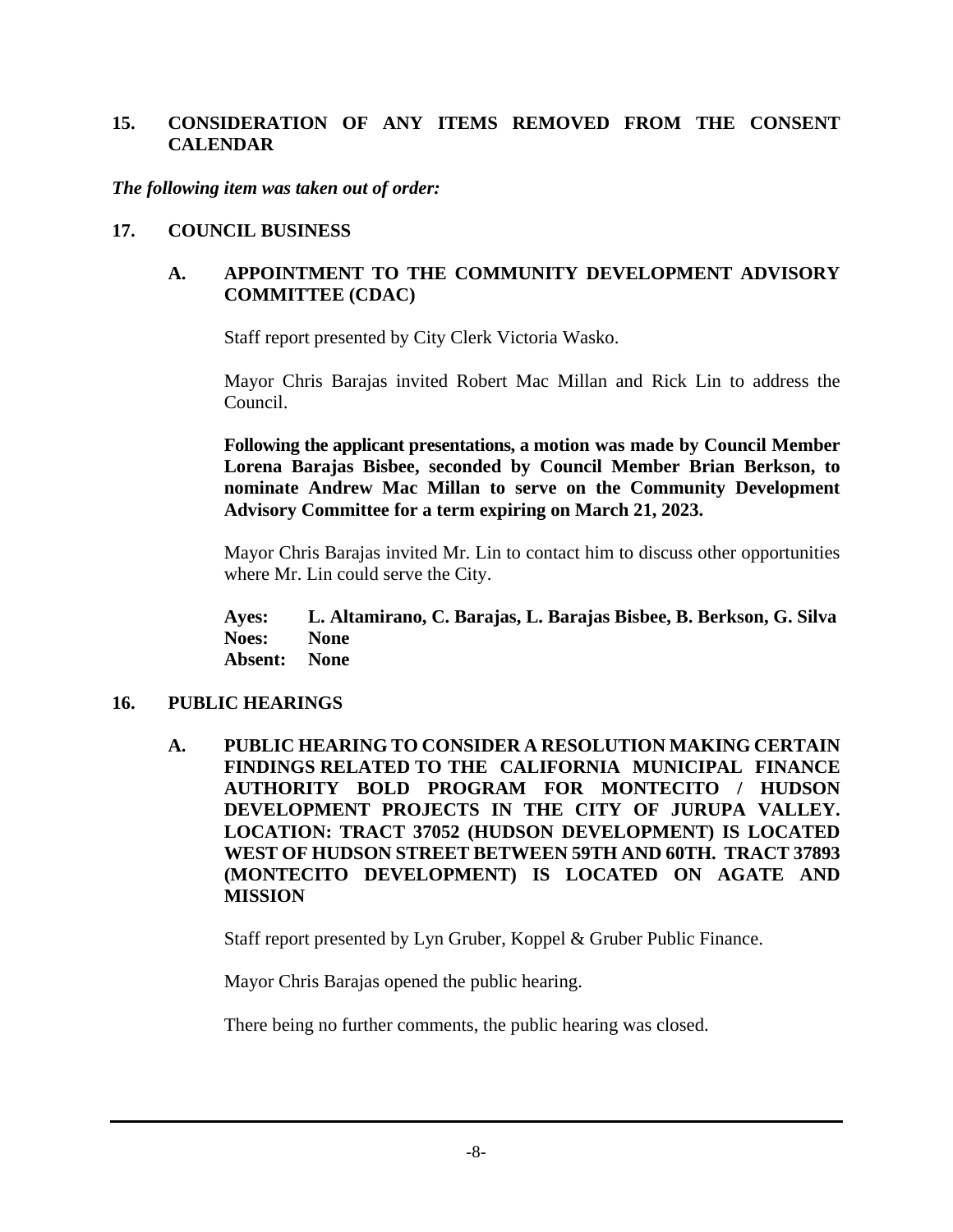**A motion was made by Mayor Pro Tem Leslie Altamirano, seconded by Council Member Guillermo Silva, to adopt Resolution No. 2022-04, entitled:**

**A RESOLUTION OF THE CITY COUNCIL OF THE CITY OF JURUPA VALLEY, MAKING A FINDING OF SIGNIFICANT BENEFITS FOR THE FINANCING OF CERTAIN PUBLIC IMPROVEMENTS BY A COMMUNITY FACILITIES DISTRICT TO BE FORMED BY THE CALIFORNIA MUNICIPAL FINANCE AUTHORITY THROUGH ITS BOND OPPORTUNITIES FOR LAND DEVELOPMENT (BOLD) PROGRAM**

**Ayes: L. Altamirano, C. Barajas, L. Barajas Bisbee, B. Berkson, G. Silva Noes: None Absent: None**

#### **B. PUBLIC HEARING TO CONSIDER ZONING CODE AMENDMENT NO. 21009, IMPLEMENTING TRADITIONAL NEIGHBORHOOD DESIGN STANDARDS FOR NEW RESIDENTIAL SUBDIVISIONS THAT EXCEED TWO (2) UNITS PER ACRE**

Staff report presented by Jim Pechous, Principal Planner.

Mayor Chris Barajas opened the public hearing.

There being no further comments, the public hearing was closed.

Further discussion followed.

**A motion was made by Council Member Lorena Barajas Bisbee, seconded by Mayor Pro Tem Leslie Altamirano, to introduce Ordinance No. 2022-01, as amended per the changes described by Community Development Director Joe Perez:** 

**AN ORDINANCE OF THE CITY OF JURUPA VALLEY AMENDING THE JURUPA VALLEY MUNICIPAL CODE CONCERNING TRADITIONAL NEIGHBORHOOD DESIGN STANDARDS AND FINDING AN EXEMPTION FROM THE CALIFORNIA ENVIRONMENTAL QUALITY ACT (CEQA) UNDER SECTION 15061(B)(3) OF THE CEQA GUIDELINES**

**Ayes: L. Altamirano, C. Barajas, L. Barajas Bisbee, B. Berkson, G. Silva Noes: None Absent: None**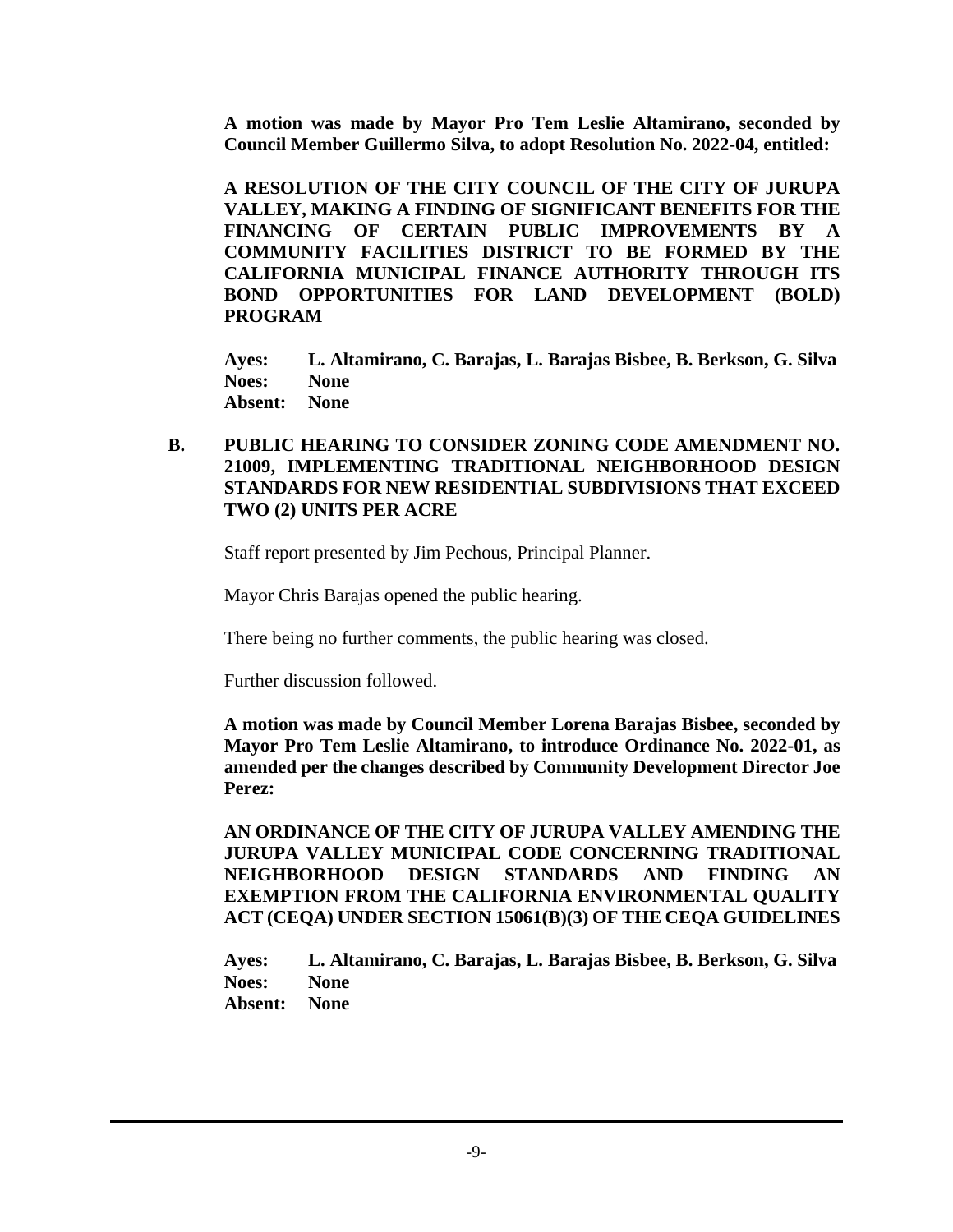**C. PUBLIC HEARING REGARDING THE ANNEXATION OF TERRITORY (ZONE Z) TO THE CITY OF JURUPA VALLEY LANDSCAPE AND LIGHTING MAINTENANCE DISTRICT NO. 89-1-CONSOLIDATED (THE "DISTRICT") AND THE LEVY AND COLLECTION OF ASSESSMENTS WITHIN SUCH TERRITORY; SOUTHEAST CORNER OF RUBIDOUX BOULEVARD AND EL RIVINO ROAD (AGUA MANSA COMMERCE PARK)**

Staff report presented by Paul Toor, Director of Public Works.

Mayor Chris Barajas opened the public hearing.

There being no further comments, the public hearing was closed.

At the request of the Mayor, the City Clerk reported that two owners cast one electronic ballot and all votes cast were in favor of the proposed assessment.

**A motion was made by Mayor Pro Tem Leslie Altamirano, seconded by Council Member Lorena Barajas Bisbee, to adopt Resolution No. 2022-05, entitled:**

**A RESOLUTION OF THE CITY COUNCIL OF THE CITY OF JURUPA VALLEY, ORDERING THE ANNEXATION OF TERRITORY (ZONE Z); LOCATED AT THE SOUTHEAST CORNER OF RUBIDOUX BOULEVARD AND EL RIVINO ROAD INTERSECTION, TO CITY OF JURUPA VALLEY LANDSCAPE AND LIGHTING MAINTENANCE DISTRICT NO. 89-1-CONSOLIDATED, CONFIRMING A DIAGRAM AND ASSESSMENT, ORDERING THE IMPROVEMENTS AND THE LEVY AND COLLECTION OF ASSESSMENTS WITHIN SUCH TERRITORY FOR FISCAL YEAR 2022-23 PURSUANT TO THE PROVISIONS OF PART 2 OF DIVISION 15 OF THE CALIFORNIA STREETS AND HIGHWAYS CODE AND AS PROVIDED BY ARTICLE XIII D OF THE CALIFORNIA CONSTITUTION**

**Ayes: L. Altamirano, C. Barajas, L. Barajas Bisbee, B. Berkson, G. Silva Noes: None Absent: None**

## **17. COUNCIL BUSINESS**

**B. CONSIDERATION OF AN INTERIM URGENCY ORDINANCE OF THE CITY COUNCIL OF THE CITY OF JURUPA VALLEY ENACTED PURSUANT TO GOVERNMENT CODE SECTION 65858 ESTABLISHING EMERGENCY REGULATIONS RELATED TO URBAN LOT SPLITS AND HOUSING UNITS BUILT IN ACCORDANCE WITH SENATE BILL 9, DECLARING THE URGENCY THEREOF AND MAKING A**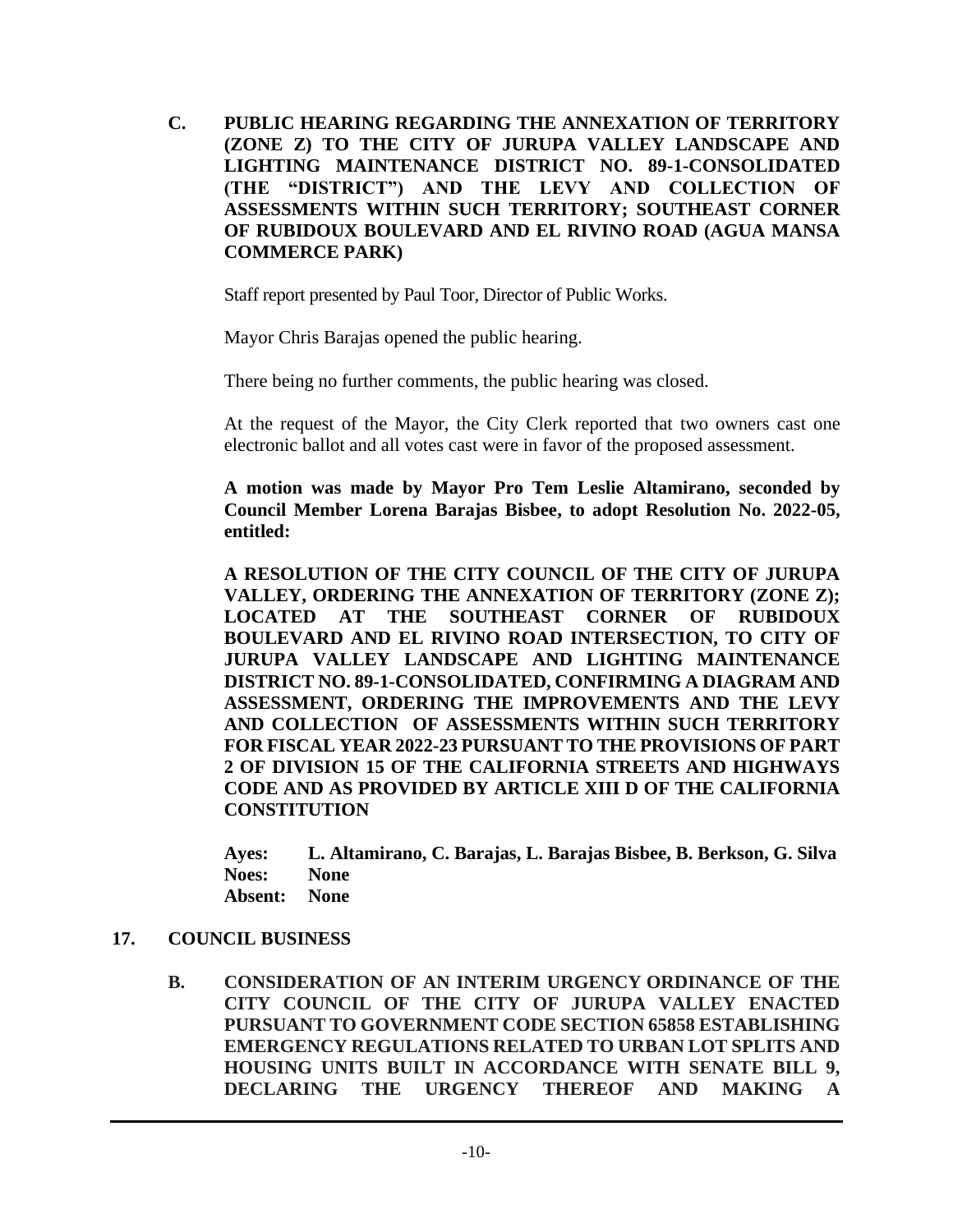**DETERMINATION OF EXEMPTION UNDER THE CALIFORNIA ENVIRONMENTAL QUALITY ACT (CEQA)**

Staff report presented by Dianne Guevara, Deputy Director of Community Development.

Further discussion followed.

**A motion was made by Mayor Pro Tem Leslie Altamirano, seconded by Council Member Lorena Barajas Bisbee, to adopt Interim Urgency Ordinance No. 2022-02, entitled:**

**AN INTERIM URGENCY ORDINANCE OF THE CITY COUNCIL OF THE CITY OF JURUPA VALLEY ENACTED PURSUANT TO GOVERNMENT CODE SECTION 65858 ESTABLISHING EMERGENCY REGULATIONS RELATED TO URBAN LOT SPLITS AND HOUSING UNITS BUILT IN ACCORDANCE WITH SENATE BILL 9, DECLARING THE URGENCY THEREOF AND MAKING A DETERMINATION OF EXEMPTION UNDER THE CALIFORNIA ENVIRONMENTAL QUALITY ACT (CEQA)**

**Ayes: L. Altamirano, C. Barajas, L. Barajas Bisbee, B. Berkson, G. Silva Noes: None Absent: None**

**C. RIVERSIDE TRANSMISSION RELIABILITY PROJECT ("RTRP")-- APPROVAL OF GRANT OF EASEMENT ALLOWING SOUTHERN CALIFORNIA EDISON COMPANY TO CONSTRUCT UNDERGROUND ELECTRICAL TRANSMISSION LINES FOR THE RTRP UNDER PATS RANCH ROAD (BETWEEN LIMONITE AVENUE AND BELLEGRAVE AVENUE), BELLEGRAVE AVENUE (BETWEEN PATS RANCH ROAD AND WINEVILLE AVENUE), WINEVILLE AVENUE (BETWEEN BELLEGRAVE AVENUE AND CANTU GALLEANO RANCH ROAD), AND 68TH STREET (BETWEEN PATS RANCH ROAD AND LUCRETIA AVENUE) AS PROVIDED IN THE CALIFORNIA PUBLIC UTILITIES COMMISSION'S DECISION APPROVING THE RTRP**

Staff report presented by Paul Toor, Director of Public Works.

City Attorney Peter Thorson advised that Paula Gutierrez Baeza and Tilden Kim from his office are the attorneys who negotiated and prepared the subject easement and they are available in the audience in case the Council has any questions.

Betty Anderson stated that this "has been a long time coming" as the first time she heard about the project was back in 2006. She provided a history of how residents, city staff, and elected officials fought the Riverside Transmission Reliability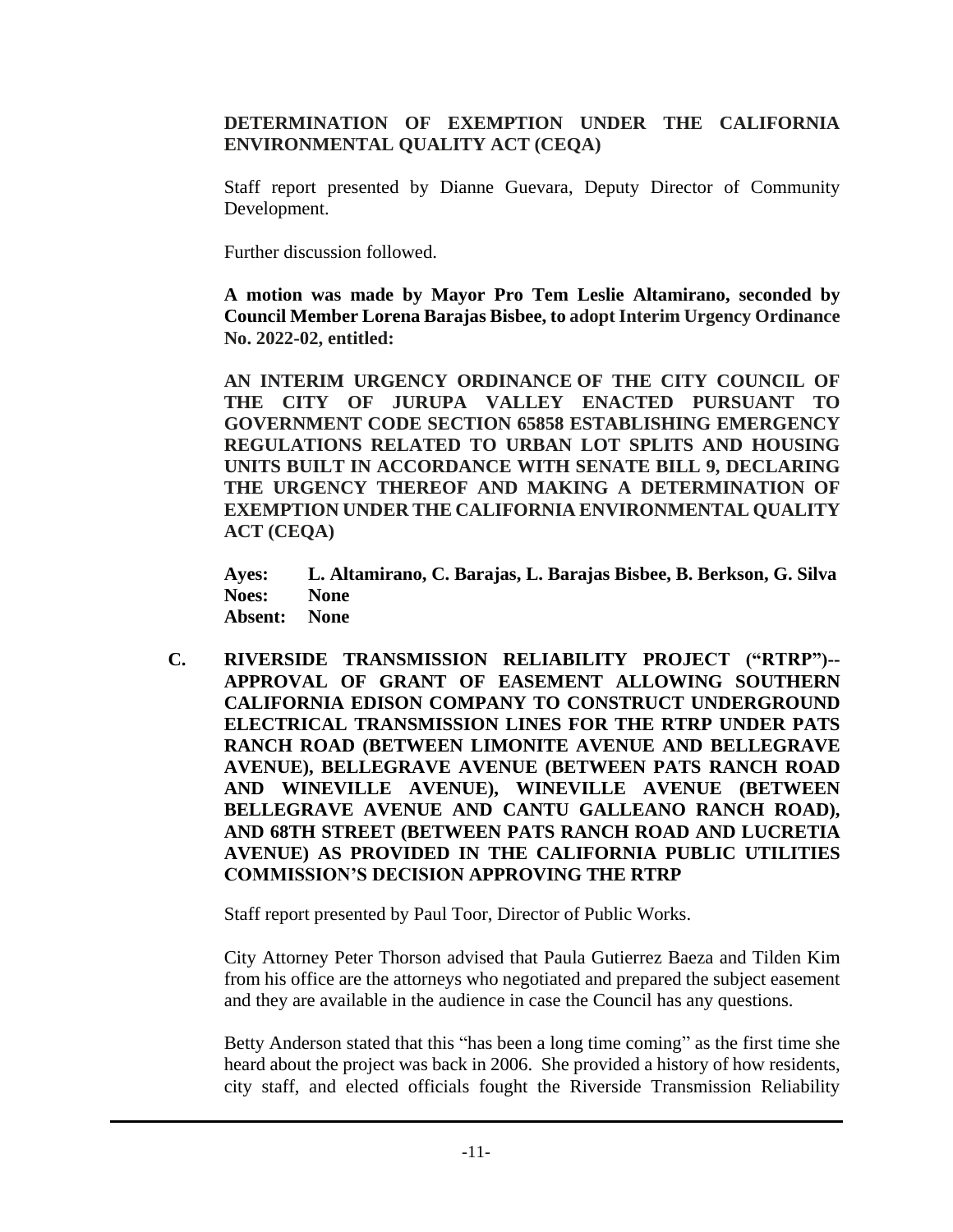Project, which was a true "David vs Goliath" effort. She urged the City Council to be careful as to what types of development they allow in the city.

Rick Bondar asked for clarification as to how the legal description is described in the ordinance.

Mayor Chris Barajas echoed Ms. Anderson's comments, stating that it has been a very long road. He thanked all the residents that fought for so many years, including the Center for Community Action and Environmental Justice, Rick Bondar and his associates, the City's legislative representatives, and City Attorneys Peter Thorson, Paula Gutierrez Baeza and Tilden Kim.

Council Member Brian Berkson stated that this "fight has gone on for over a decade", noting that the City Council was never going to accept this project and decided early on to fight the project. He noted how it began as a grassroots campaign, which began with letters to the California Public Utilities Commission and informing Riverside residents about the project. He thanked all those involved, including the previous City Council for helping the City prevail in its efforts.

Council Member Lorena Barajas Bisbee expressed appreciation to everyone who successfully fought to stop the project.

Further discussion followed.

**A motion was made by Mayor Chris Barajas, seconded by Council Member Brian Berkson, to adopt Resolution No. 2022-06, entitled:**

**A RESOLUTION OF THE CITY COUNCIL OF THE CITY OF JURUPA VALLEY, CALIFORNIA, APPROVING THAT CERTAIN "GRANT OF EASEMENT AGREEMENT (UNDERGROUND − TRANSMISSION EASEMENT)" BETWEEN THE CITY OF JURUPA VALLEY AND SOUTHERN CALIFORNIA EDISON COMPANY AND MAKING CERTAIN FINDINGS PURSUANT TO THE CALIFORNIA ENVIRONMENTAL QUALITY ACT FOR THE RIVERSIDE TRANSMISSION RELIABILITY PROJECT PURSUANT TO THE CALIFORNIA PUBLIC UTILITIES COMMISSION'S DECISION NO. 20- 003-001 (CPUC PROCEEDING NO. A1505013)**

**Ayes: L. Altamirano, C. Barajas, L. Barajas Bisbee, B. Berkson, G. Silva Noes: None Absent: None**

**D. REAFFIRM DECLARATION OF LOCAL EMERGENCY BASED ON COVID-19 PANDEMIC INCLUDING A FINDING THAT EVICTION MORATORIUM AND WATER, GAS, CABLE AND ELECTRIC SHUT-OFF MORATORIUM ARE NOW GOVERNED BY STATE LAW AND ARE**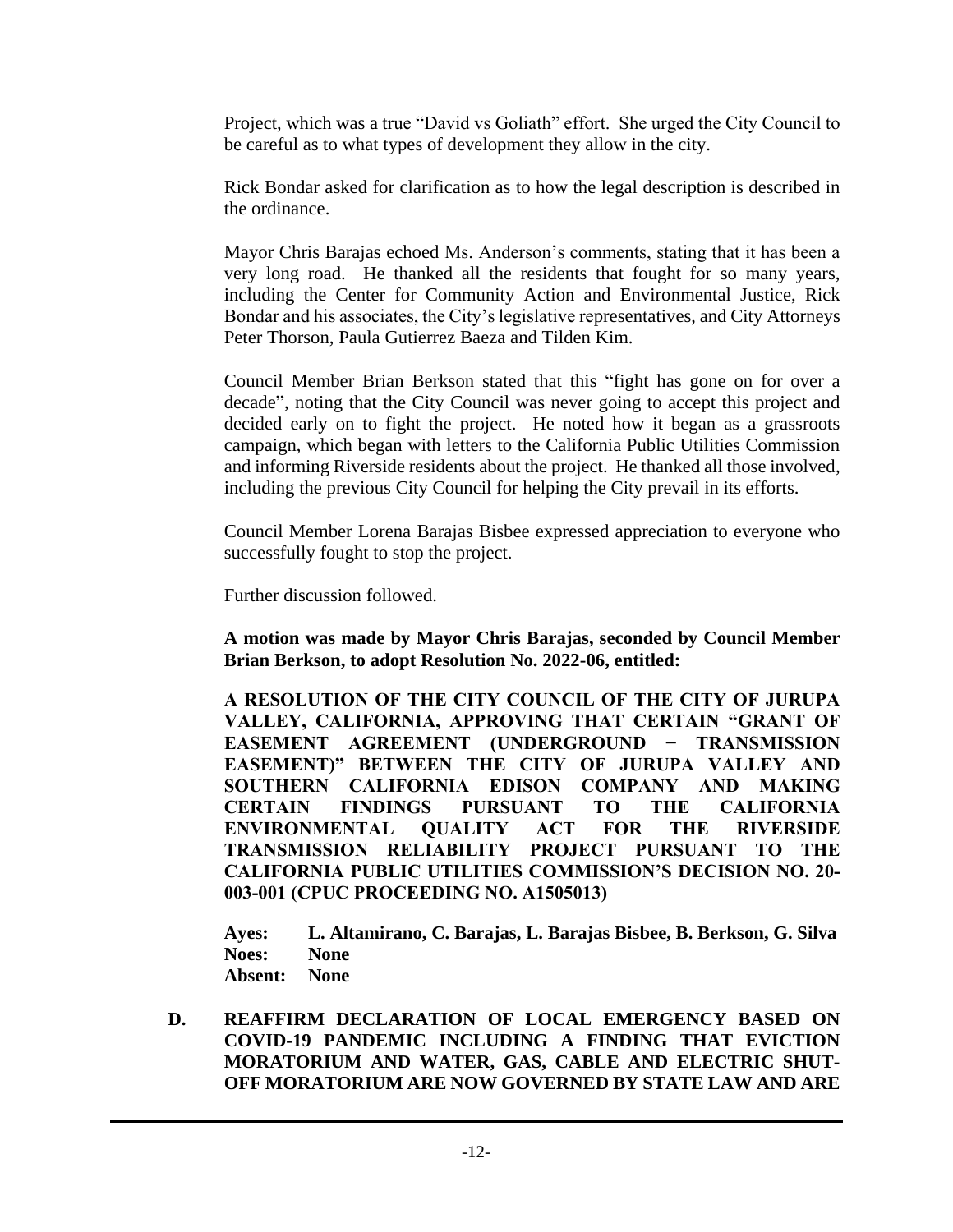#### **THEREFORE NOT NECESSARY AND MAKE FINDINGS AUTHORIZING CITY COUNCIL AND CITY LEGISLATIVE BODIES TO MEET IN WHOLE OR IN PART BY TELECONFERENCING UNDER GOVERNMENT CODE SECTION 54953(e) DURING THE LOCAL EMERGENCY**

Staff report presented by City Attorney Peter Thorson.

Further discussion followed.

**A motion was made by Mayor Pro Tem Leslie Altamirano, seconded by Council Member Lorena Barajas Bisbee, to adopt Resolution No. 2022-07 and 2022-08, entitled:**

**RESOLUTION NO. 2022-07 - A RESOLUTION OF THE CITY COUNCIL OF THE CITY OF JURUPA VALLEY, CALIFORNIA, RECONFIRMING THE EXISTENCE OF A LOCAL EMERGENCY RELATING TO THE COVID-19 VIRUS PANDEMIC AND MODIFYING REGULATIONS TO DEAL WITH COVID-19 PANDEMIC INCLUDING A FINDING THAT EVICTION MORATORIUM AND WATER, GAS, CABLE AND ELECTRIC SHUT-OFF MORATORIUM ARE NOW GOVERNED BY STATE LAW AND ARE THEREFORE NOT NECESSARY**

**RESOLUTION NO. 2022-08 - A RESOLUTION OF THE CITY COUNCIL OF THE CITY OF JURUPA VALLEY, CALIFORNIA, AUTHORIZING PUBLIC MEETINGS OF ALL CITY LEGISLATIVE BODIES TO BE HELD WITH A TELECONFERENCE OPTION FOR MEMBERS OF THOSE BODIES AND THE PUBLIC PURSUANT TO GOVERNMENT CODE SECTION 54953(e), AND MAKING FINDINGS AND DETERMINATIONS REGARDING THE SAME**

**Ayes: L. Altamirano, C. Barajas, L. Barajas Bisbee, B. Berkson, G. Silva Noes: None Absent: None**

**D. AUTHORIZING THE TRANSITION OF THE CITY'S DEFINED CONTRIBUTION PLAN FOR ELIGIBLE EMPLOYEES FROM PUBLIC AGENCY RETIREMENT SERVICES (PARS) TO THE MISSIONSQUARE/ ICMA RETIREMENT CORPORATION GOVERNMENTAL PROFIT-SHARING PLAN & TRUST**

Staff report presented by Connie Cardenas, Administrative Services Director.

Further discussion followed.